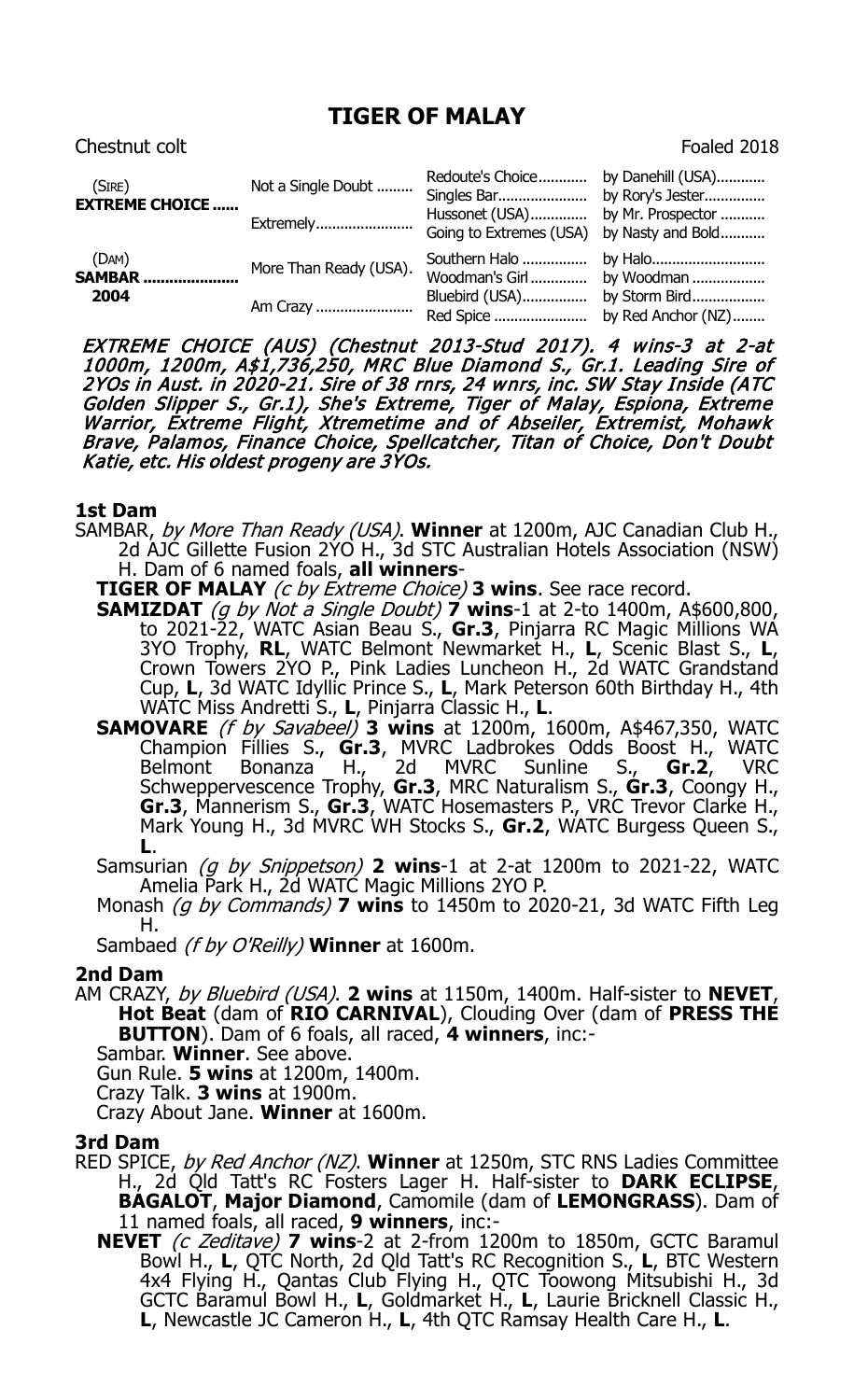- **Hot Beat** (f Snippets) **2 wins** at 2, A\$127,050, VATC Kenneth McLean 2YO H., 2d VRC Anzac Day S., **L**, Gibson Carmichael S., **L**, 3d VRC Edward Manifold S., **Gr.2**, 4th VATC Tranquil Star S., **Gr.3**. Dam of -
	- **RIO CARNIVAL** (c Hussonet) **6 wins**-2 at 2-from 1200m to 1600m. Clairwood King's Cup, **Gr.3**, Greyville Thukela H., **L**, Clairwood Marula Sprint, Zee TV Gatecrasher S., Greyville Jazmax Estate Agents P., 2d Greyville Drill Hall S., **Gr.2**, 3d Clairwood Richdens Super Spar S., Greyville UK Soccer 4 P.
- Alfayn. **8 wins** from 1400m to 1850m, AJC M O'Connor H., 2d AJC Harrison's Timber & Hardware H., Seppelt Wines H., Muswellbrook Cup, 3d STC Matador Bullbars H.
- Mutual Fun. **3 wins** from 1000m to 1600m, HKJC Tianjin H., Kam Tin H., Shau Kei Wan H., 2d HKJC Wan Chai H., 3d HKJC Tokyo H., Ma on Shan H., Castle Peak Bay H., Lyndhurst H.
- Clouding Over. Raced twice. Dam of
	- **PRESS THE BUTTON** (f Encosta de Lago) **2 wins** at 2, A\$348,700, STC Reisling Slipper Trial S., **Gr.2**, MRC Merson Cooper S., **L**, 4th VRC Desirable S., **L**. Producer.

### **4th Dam**

- MARJORAM, by Major General (GB). Unraced. Sister to **Strong Queen**, halfsister to **TAJ ROSSI**, Memine (dam of **LADY NURMI**). Dam of 15 foals, 12 to race, **10 winners**, inc:-
	- **DARK ECLIPSE** (f Baguette) Second on The 1979-80 Australasian 2YO Classification. **5 wins**-4 at 2-to 1400m, A\$224,600, STC Golden Slipper S., Magic Night H., Tea Rose S., **L**, Sweet Embrace H., Crows Nest H., 2d AJC Sires' Produce S., Flight S., **Gr.2**, 3d AJC Silver Shadow S., **L**. Dam of 3 winners-
		- Melilot. Unraced. Dam of -

Sea Beauty. **3 wins** from 1400m to 1600m. Dam of 3 winners-

- **Sengiggi Beach** (f Acecay) **4 wins**-3 at 2-to 1200m, A\$132,965,
	- Wellington Boot, 2d AJC Light Fingers S., **Gr.2**. Dam of **BEACH EXPRESS** (g Success Express) **9 wins**-1 at 2-to 1200m, A\$393,621, WATC S., **L**, Northam Sprint S., **L**.
	- Satin Bird. **3 wins**-1 at 2-at 1100m, 1200m, BTC Lock Up With Lockwood H., Stardex Insurance Group H. Dam of 3 winners-
		- **SMOKE SIGNAL - FORTUNE TREASURE** (Mac.) (g Dalakhani) **9 wins** to 1200m in Aust. and Macau, Macau Sprint Trophy, **L**, 2d Macau Chairman Memorial Cup, **L**.
- Keen Show. Unraced. Dam of 4 winners-
	- **ALL ANGELS** (f Al Hareb) **9 wins** from 1600m to 2400m, A\$97,230, AJC Australia Day Cup, **L**, Inverness Stud H. Dam of 4 winners-
		- **But I'm Serious** (*f Bianconi*) **6 wins**-2 at 2-from 1200m to 1600m, A\$213,100, AJC Marriott Hotels H., 3d AJC Light Fingers S., **Gr.2**. Dam of 4 winners-
			- **I AM SERIOUS** (f Choisir) **8 wins** from 1200m to 1600m, A\$465,845, ATC Angst S., **Gr.3**, 2d ATC Millie Fox S., **Gr.2**, Premier's Cup, **Gr.3**, 3d ATC Kingston Town S., **Gr.3**.
- **BAGALOT** (c Baguette) **3 wins** to 1250m, SAJC WH Wylie H., 2d VRC Ascot
- Vale S., STC Theo Marks H., 3d VATC Oakleigh P. Sire. **Major Diamond** (c Baguette) **4 wins** to 1500m, VRC Maidstone H., 2d SAJC Adelaide Guineas, **Gr.3**, 3d VATC Christmas H., **L**. Sire.
- Road to the Isles. **2 wins** at 2, STC Merrylands H. Grandam of
	- **TANTRA DANCER** (f Hideyoshi) **5 wins** from 1200m to 1650m, A\$164,315, WATC Jungle Dawn Classic, **L**, 2d WATC Belmont Oaks, **L**. Producer.
- Silver 'n' Spice. **Winner** at 1900m, STC Beverley Park H. Dam of-
	- Spicette. Unraced. Grandam of
		- **BAREENA** (f Filante) **8 wins** from 1000m to 1600m, A\$343,450, QTC Phil Sullivan H., **L**, Ipswich TC Gai Waterhouse Classic, **L**. Producer.
- Market Maid. Unraced. Dam of -

Peach. **Winner** at 1000m. Dam of 11 winners-

**DENMAN** (c Lonhro) **9 wins**-3 at 2-to 1400m, A\$1,227,875, STC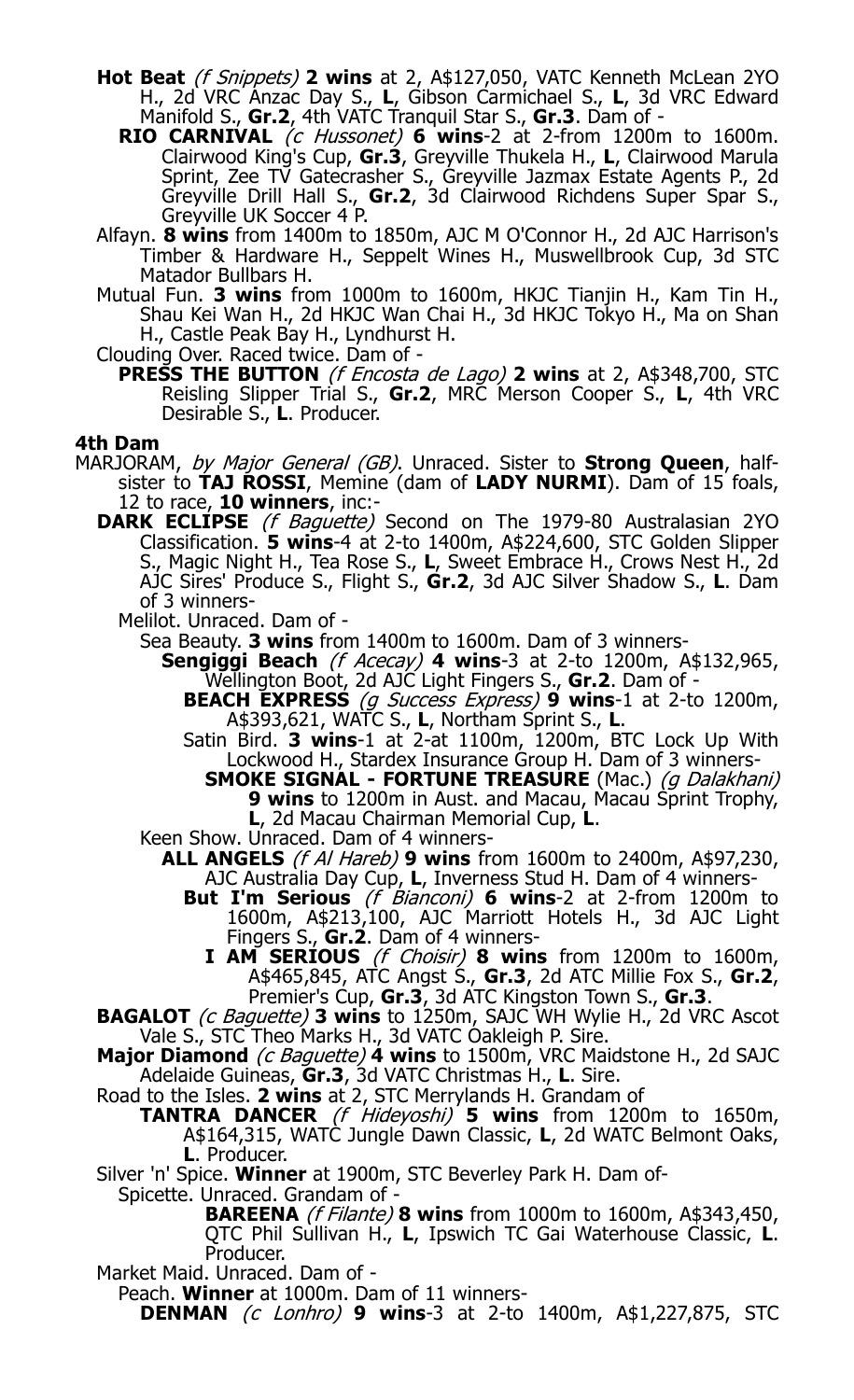Golden Rose S., **Gr.1**, AJC Stan Fox S., **Gr.2**, MRC D'Urban S., **Gr.2**, STC Run to the Rose H., **Gr.3**, MRC Zeditave S., **L**, Wellington Racing Club S., **L**, MVRC Inglis 2YO Bonus H., VRC SMS Scaffolding 2YO H., 3d VRC Western Health P., 4th VRC Australian Guineas,<br>Gr.1. Sire.

- **Gr.1**. Sire.<br>**PRESERVE** *(f Canny Lad)* Second top filly on The 1999-2000 Australasian 2YO Classification. **4 wins** at 2, A\$599,425, VRC Sires' Produce S., **Gr.1**, STC Magic Night S., **Gr.2**, VATC Debutante S., **L**, Gosford Slipper, **L**, 2d VRC Maribyrnong P., **Gr.2**, 3d NSW Tatt's RC Furious S., **Gr.3**, AJC San Miguel Super Dry 2YO H., ACT RC Black Opal Preview, 4th AJC Sires' Produce S., **Gr.1**, STC Tea Rose S., **Gr.2**. Dam of 10 winners-
	- **SAFEGUARD** (c Exceed and Excel) **3 wins**-2 at 2-at 1000m, 1100m, A\$302,400, ATC Kindergarten S., **Gr.3**, MRC Vain S., **Gr.3**, 2d Gold Coast Guineas, **Gr.3**, 3d ATC Starlight S., **L**. Sire.

**ARCHIVES - LEAN AMBASSADOR** (H.K.) (g Helmet) **2 wins**-1 at 2 at 1200m, A\$209,850, MVRC Red Anchor S., **Gr.3**, BRC Hampden S., **L**, 2d VRC Danehill S., **Gr.2**, 3d ATC Tab.com.au 2YO H.

- **RIO OSA** (f Canny Lad) **3 wins**-1 at 2-to 1400m, A\$236,150, VRC Seppelt Wines Sprint H., **L**, Scone RC Dark Jewel Classic, **L**. Producer.
- Marvilha. **3 wins** at 1000m, 1100m, A\$105,400, MVRC Qantas Flying H.,
- AJC Anowah Community Living H. Dam of 6 winners-**SOUL** (g Commands) **5 wins**-1 at 2-to 1300m, £84,919, A\$335,550, 385,350Dhs in GB, Aust. and U.A.E, VRC Danehill S., **Gr.2**, Newbury Hackwood S., **Gr.3**, MRC Kevin Heffernan S., **L**, VRC Thebigscreencompany 2YO P., Meydan Attijari Points Rewards Program H., 2d Ascot Bengough S., **Gr.3**, MRC Vain S., **L**, 3d MRC Caulfield Sprint H., **Gr.2**.
- Ouachita. Unraced. Dam of 7 winners-
	- **KIAMICHI** (f Sidestep) Champion 2YO Filly in Australia in 2018-19. **3 wins** at 2, A\$2,368,750, ATC Golden Slipper S., **Gr.1**, Magic Night S., **Gr.3**, Girls Day Out 2YO H., 2d ATC Roadwork Solutions 2YO H., 3d ATC Sires' Produce S., **Gr.1**, Light Fingers S., **Gr.2**, 4th ATC Sweet Embrace S., **Gr.2**, PJ Bell S., **Gr.3**.
	- **COSSETOT - AMAZING BEATS** (H.K.) (g Epaulette) **4 wins** from 1300m to 2200m, A\$216,165, HK\$2,274,000 in Aust. and HK,
- Tasmanian Derby, **L**, 2d MRC Autumn Classic, **Gr.2**. Indicator. Placed at 2, 3d VRC Cap d'Antibes H. Dam of 4 winners-

Indris. **Winner** at 900m. Dam of 2 winners-

**MY EX MATE** (g Not a Single Doubt) **9 wins** from 1200m to 2600m, A\$225,485, SAJC Lord Reims S., **Gr.3**, Schweppes Cocktail Revolution H., Blevic Tribute H., Centrebet Super Best Plus H. Storm Haze. Unraced. Dam of 2 winners-

- **Miss Marjoram** (f Sir Tristram) **3 wins** from 1400m to 2050m, BATC Graduation S., 2d AJC Princess H., **L**. Dam of 2 winners-
	- Miss Thyme. Unraced. Dam of 5 winners-
		- Cardamom. Unraced. Dam of 4 winners-
			- **POST THYME** (f Postponed) **5 wins**-1 at 2-from 1600m to 1800m, NZ\$34,700, A\$138,380, ARC Champagne S., **L**, MRC Ladies Day Vase, **L**. Producer.
			- **Somethymesoon** (f Postponed) **2 wins**-1 at 2-at 1100m, 1200m, ARC Experience BMW Motorcycle 2YO H., 2d Manawatu RC Eulogy S., Gr.3. Dam of 3 winners-

**BRIX** (f Sweynesse) **Winner** at 2 in 2020-21, Counties Challenge S., **L**.

Camomile. Unraced. Dam of 2 winners-

**LEMONGRASS** (f Horbury) **3 wins** at 2, VATC Merson Cooper S., **Gr.3**, VRC Maribyrnong Trial S., **L**, 2d STC Sweet Embrace S., **L**, VATC Debutante S., **L**. Dam of 4 winners-

Elle Chase. **Winner** at 1200m in NZ. Dam of 3 winners-

**RELAMPAGO** (g Yamanin Vital) **10 wins** from 1600m to 3100m, NZ\$184,050, Southland RC Invercargill Gold Cup, **L**-twice, 2d